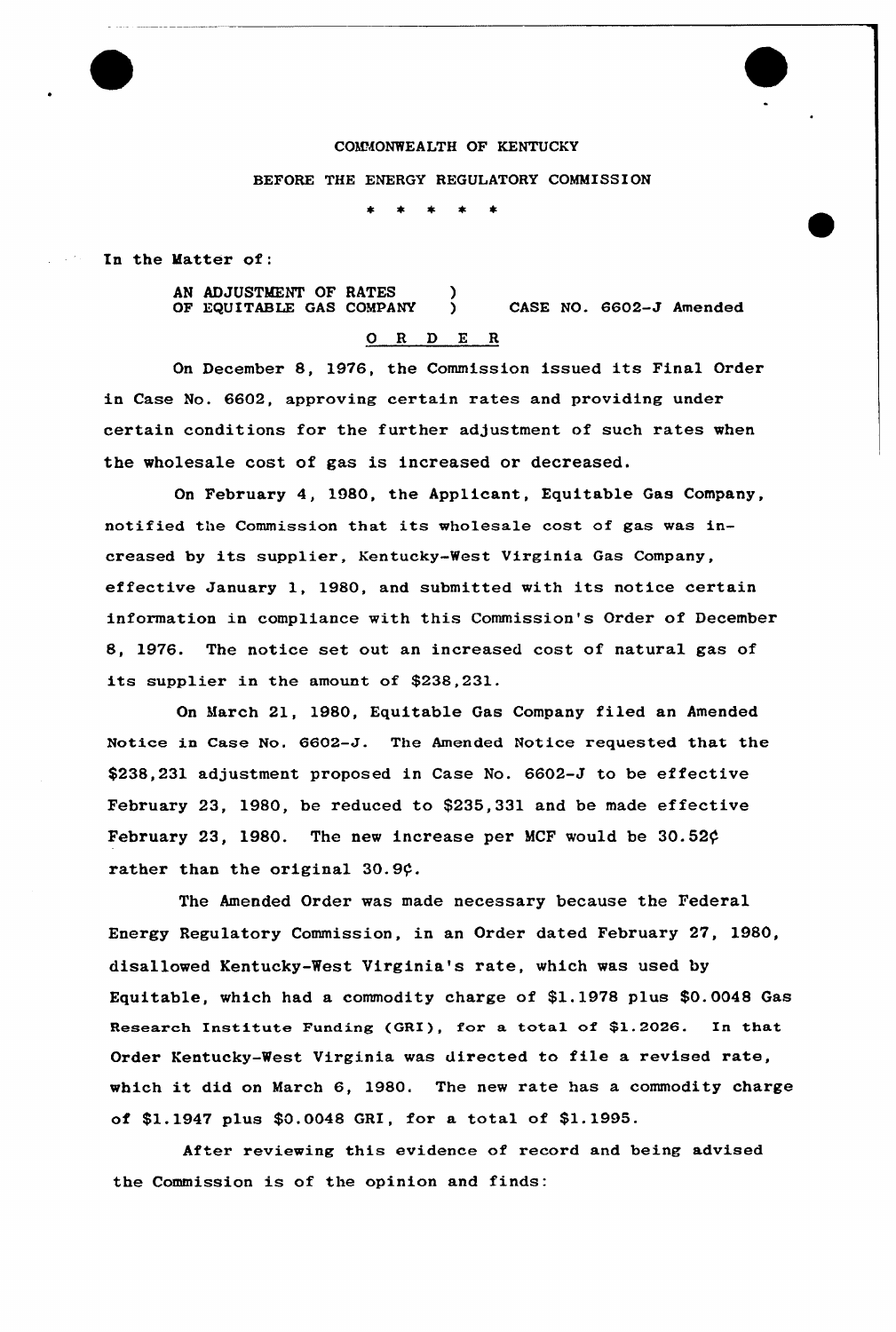

1. That the App)icant's supplier, Texas Gas has filed revised tariff sheets reflecting increases in rates with the FERC and said increases vill become effective February 23, 1980, and that this filing includes an adjustment for Gas Research Institute Funding.

2. That these revised tariffs result in increased rates to the Applicant and said increase will be made effective February 23, 1980.

3. That the adjustments in rates under the Purchased Gas Adjustment Clause approved by the Commission in its Order in Case No. 6602 dated, December 8, 1976, as set out in Appendix "A", and attached hereto and made a part hereof are fair, just and reasonable and in the public interest and should be allowed to be effective with gas supplied on and after February 23, 1980.

IT IS THEREFORE ORDERED that the rates including the proposed Purchased Gas Adjustment sought by the Applicant be and the same are hereby approved to be effective with gas supplied on and after February 23, 1980, as set out in Appendix "A" attached hereto and made a part hereof.

IT IS FURTHER ORDERED that for the purpose of the future application of the Purchased Gas Adjustment Clause of Applicant the Base Rate for purchased gas shall be: Kentucky-%est Virginia Gas Company <u>Commodit</u>  $1.\overline{1995}$  $\overline{6}/\overline{dt}$ 

IT IS FURTHER ORDERED that the information furnished this Commission by the Applicant on March 21, 1980, constitutes full compliance with the Commission's Order in Case No. 6602 and any other information ordinarily required to be filed under the Commission's Rules is hereby waived.

IT IS FURTHER ORDERED that within thirty (30) days after the date of this Order, Applicant shall file with this Commission its revised tariff sheets setting out the rates approved herein.

> Done at Frankfort, Kentucky, this 21st day of April, 1980. ENERSY REGULATORY COMMISSION

t For the Commission

ATTEST: